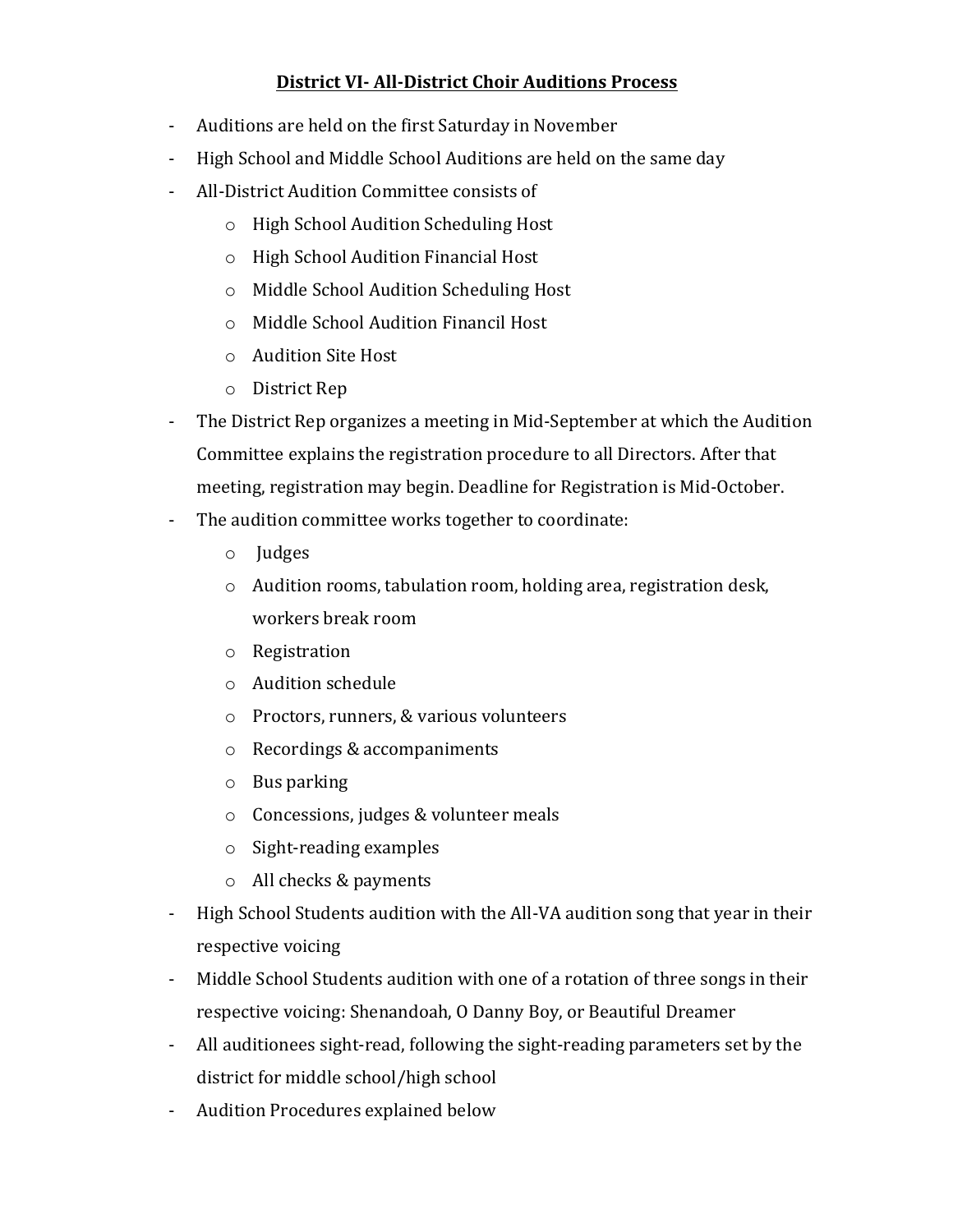#### **District VI High School All-District Audition Procedure:**

The student will sing audition piece, then sight reading.

- $\triangleright$  All warm ups are to be done on the bus or outside of the building.
- $\triangleright$  No singing will be permitted in waiting areas or hallways.
- $\triangleright$  We have runners for both senior high and junior high and each will be called out on the P.A. system. It is extremely important that your students **remain quiet when runners call student groups. Please stay with your** students and supervise them in the auditorium.
- $\triangleright$  Students will be called by voice part, school name and audition number (final two digits).
- $\triangleright$  For example:
	- Ø **Your High School, Soprano 1's, numbers 5-10**
- $\triangleright$  Directors and chaperones are not permitted in the audition area for any reason.
- $\triangleright$  When called, students should meet the runner at the front of the auditorium with their score sheets and music in hand (no copied music allowed). Upon arrival to the audition room, the proctor will check the score sheets against a list with their name, school name and audition number. They will be asked to wait quietly in the hall until their turn to audition. No singing is allowed outside the audition room.
- $\triangleright$  At the appropriate time, the student will be taken into the audition room. The judges will be behind a partition and will not be seen by the student. When the judges are ready, the proctor will start the CD player then move to stand behind the auditioning student. The volume level will be set at the beginning of the day, and will not be changed unless directed by the judges. An octavo of the music will be on the music stand.
- $\triangleright$  Students may not talk with judges.
- $\triangleright$  The student may request to start over one time provided that she/he has not completed the audition section.
- $\triangleright$  The sight reading will be after the student has completed the audition piece.
- $\triangleright$  When finished, the student must return immediately to the auditorium.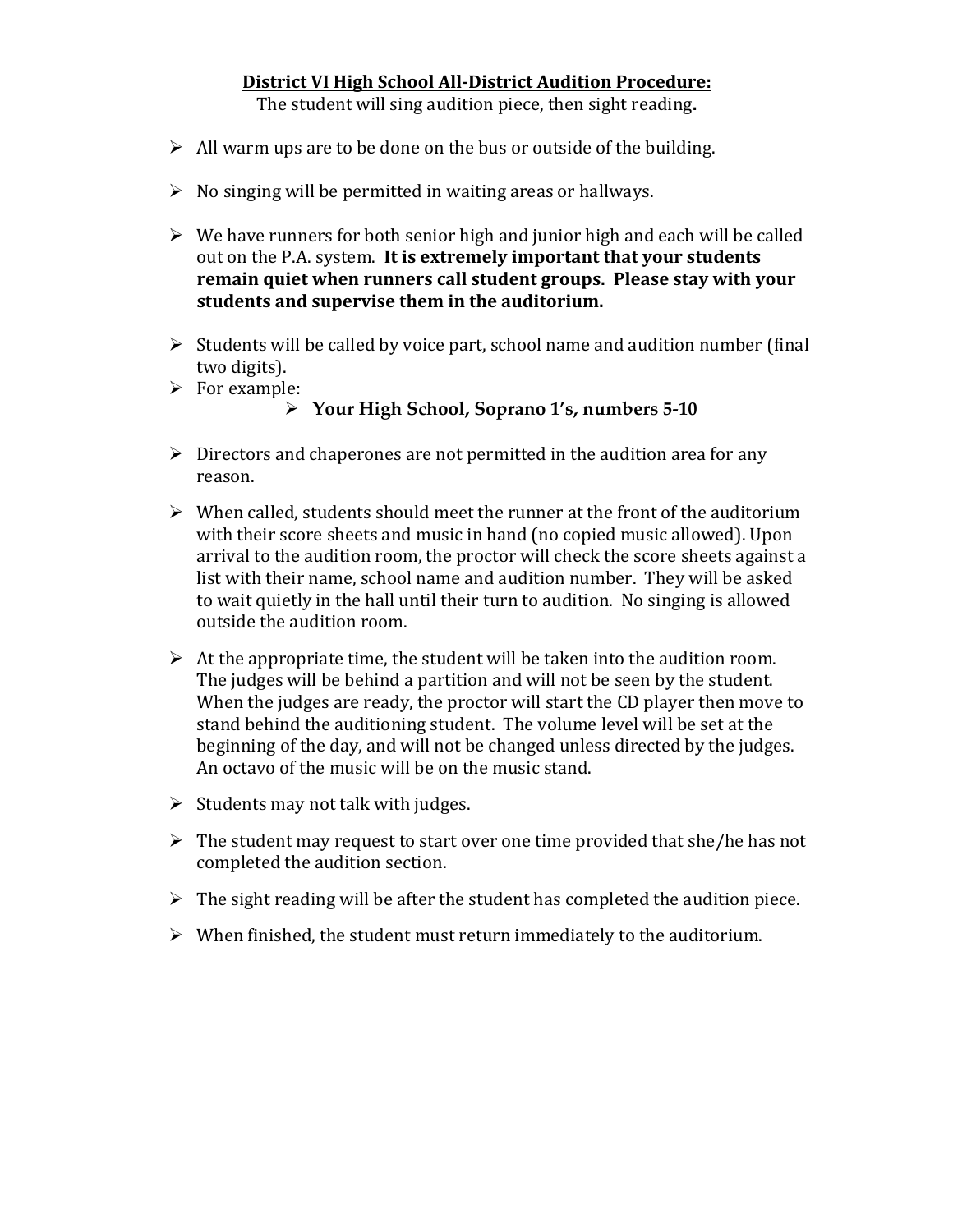# **District VI High School All-District Audition Sight-Reading Criteria:**

• Sight-reading will count for 10 out of 100 points from each judge. The student will perform the musical selection first, then sight-read. The student will be given the starting pitch from the CD recording, which will then allow 20 seconds to study the example. During this time, they may hum or sing audibly if desired. They will be given the starting pitch at the end of the 20 seconds, and then must begin. The example may be sung on solfege, numbers, or a neutral syllable.

•Example will begin on "Do" and will be 4 measures in 4/4 time.

• Intervals leaping in either direction include: Do-Mi, Do-Fa, Do-So, Re-Fa, Re-So, Mi-So and step-wise patterns.

- •Rhythm values include: half notes, quarter notes, eighth notes and one quarter rest.
- Altos & Basses : Key of C
- Sopranos & Tenors : Key of Eb

The student may NOT start over on the sight reading

TENORS!!!! Please advise your tenors that they will have A CHOICE of either treble clef or bass clef for their sight reading example.

The treble example will be at the top of the page and the bass example will be on the bottom of the page. Please go over this with them to avoid any confusion!! In the past, some tenors thought that they had to sing BOTH lines of sight reading examples- they just need to pick the one that they are the most comfortable with $\odot$ We aim to please $\odot$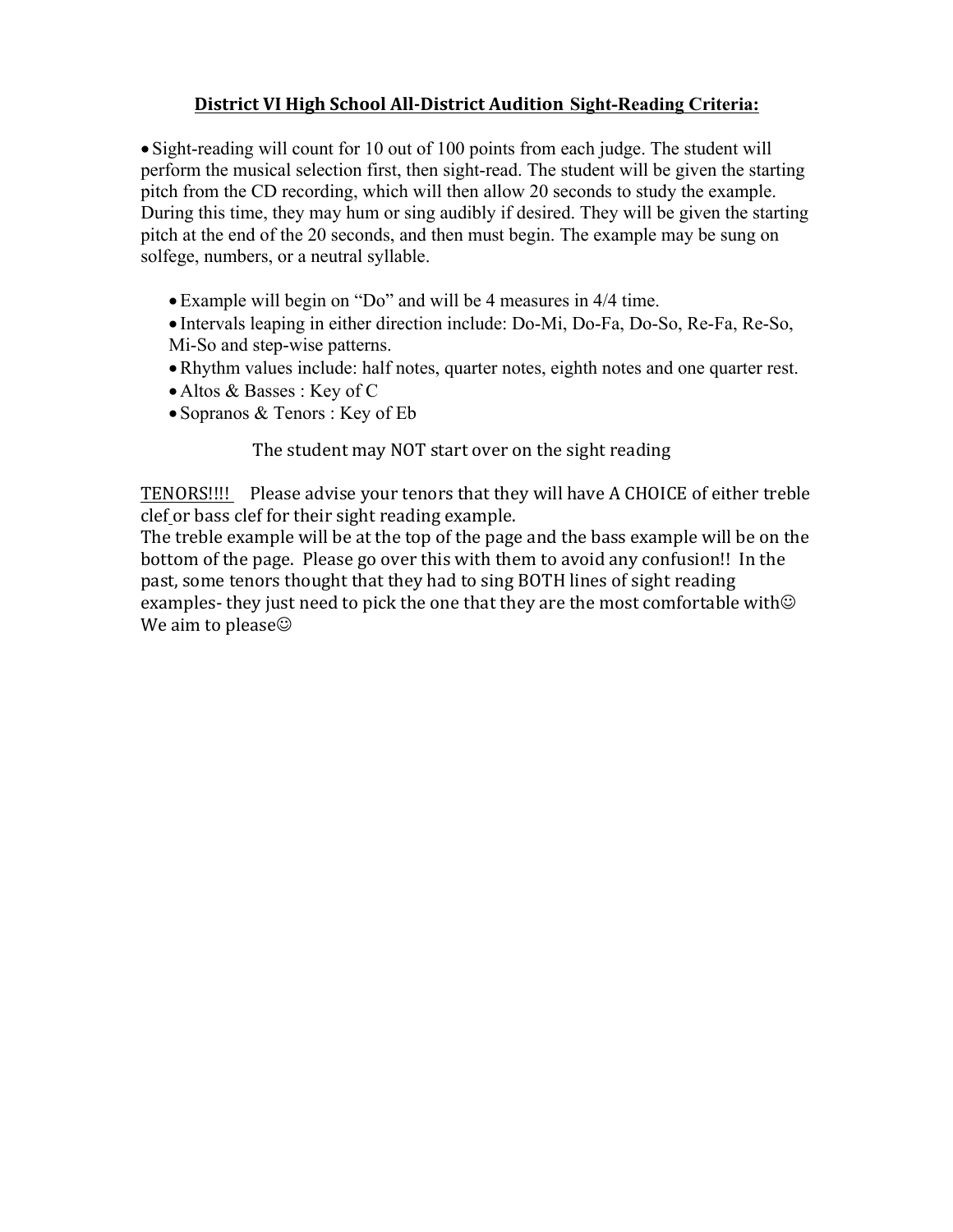# **District VI Middle School All-District Audition Procedure:**

The student will sing audition piece, then sight reading.

- $\triangleright$  All warm ups are to be done on the bus or outside of the building.
- $\triangleright$  No singing will be permitted in waiting areas or hallways.
- $\triangleright$  We have runners for both senior high and junior high and each will be called out on the P.A. system. It is extremely important that your students remain quiet when runners call student groups. Please stay with your students and supervise them in the auditorium.
- $\triangleright$  Students will be called by voice part, school name and audition number (final two digits).
- $\triangleright$  For example:
	- Ø **Your Middle School, Soprano 1's, numbers 5-10**
- $\triangleright$  Directors and chaperones are not permitted in the audition area for any reason.
- $\triangleright$  When called, students should meet the runner at the front of the auditorium with their score sheets and music in hand. Upon arrival to the audition room, the proctor will check the score sheets against a list with their name, school name and audition number. They will be asked to wait quietly in the hall until their turn to audition. No singing is allowed outside the audition room.
- $\triangleright$  At the appropriate time, the student will be taken into the audition room. The judges will be behind a partition and will not be seen by the student. When the judges are ready, the proctor will start the CD player then move to stand behind the auditioning student. The volume level will be set at the beginning of the day, and will not be changed unless directed by the judges. A copy of the music will be on the music stand.
- $\triangleright$  Students may not talk with judges.
- $\triangleright$  The student may request to start over one time provided that she/he has not completed the audition section.
- $\triangleright$  The sight reading will be after the student has completed the audition piece.

When finished, the student must return immediately to the auditorium.